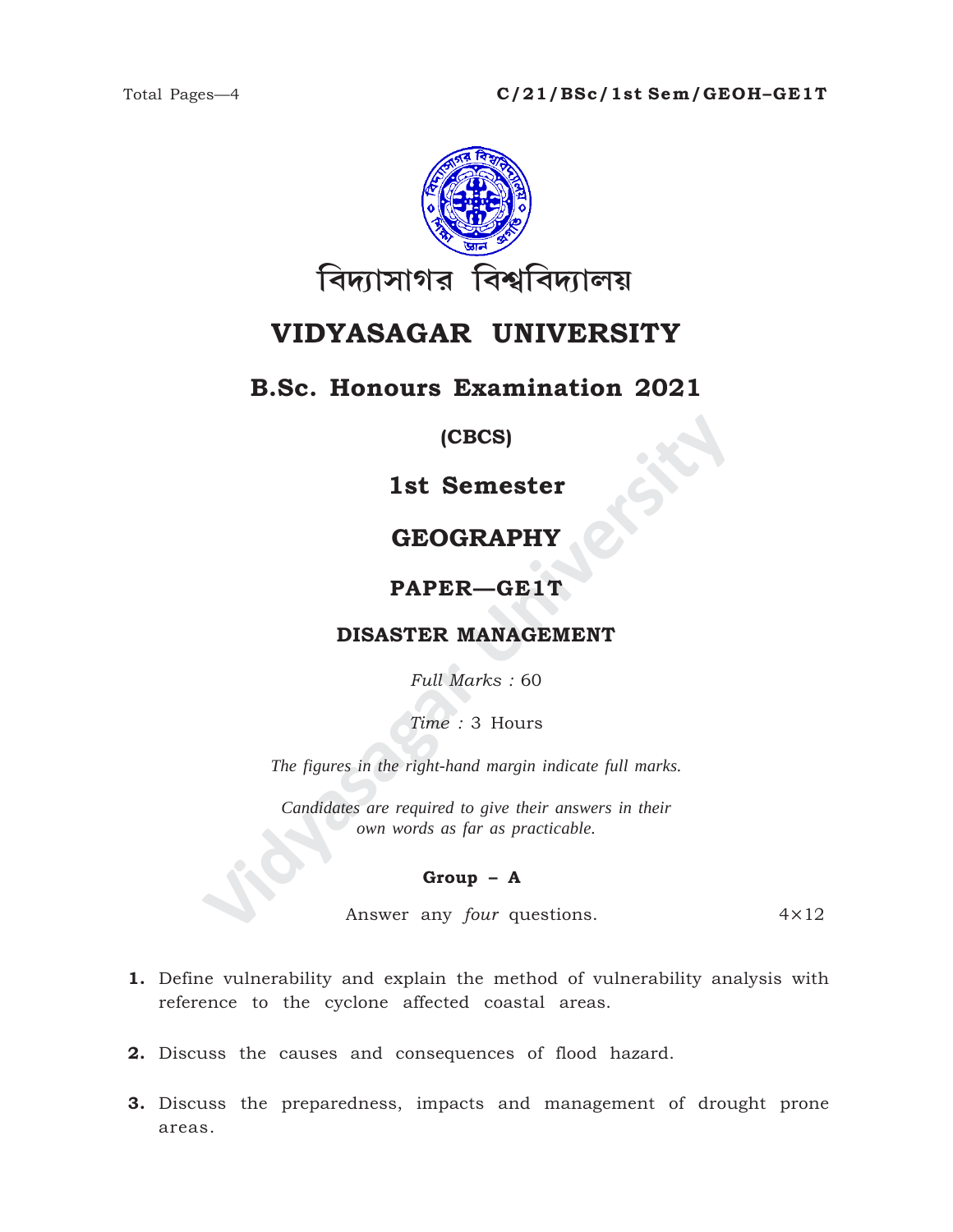- **4.** Write the distribution of flood prone areas in India.
- **5.** Discuss the role of geospatial technology for minimizing the cyclone effects in coastal areas of Bay of Bengal.
- **6.** Discuss with suitable examples the national policies taken for disaster management.
- **7.** Explain the socio-political aspects of post disaster rehabilitation procedures in India.
- Chief-Rehabilitation 1 states and the service of their role in flood prone are:<br>
1 star management and describe their role in flood prone are:<br>
1 **Group B**<br>
2 **Group B**<br>
Answer any *six* questions.<br>
1 is the importance **8.** What do you mean by 3R (Rescue-Relief-Rehabilitation) systems in disaster management and describe their role in flood prone areas of West Bengal ?

#### **Group – B**

Answer any *six* questions. 6×2

- **9.** Define cultural hazard.
- **10.** What is the importance of forecasting in hazard mitigation ?
- **11.** What is community-based disaster management ?
- **12.** Mention the role of immediate relief in hazard affected areas.
- **13.** Write two from each of the Do's and Don'ts during the event of disasters.
- **14.** Why disaster training is necessary in regional level ?
- **15.** Mention the effectiveness of NDRF ?
- **16.** How mass media reduces the disaster vulnerability ?

C/21/BSc/1st Sem/GEOH–GE1T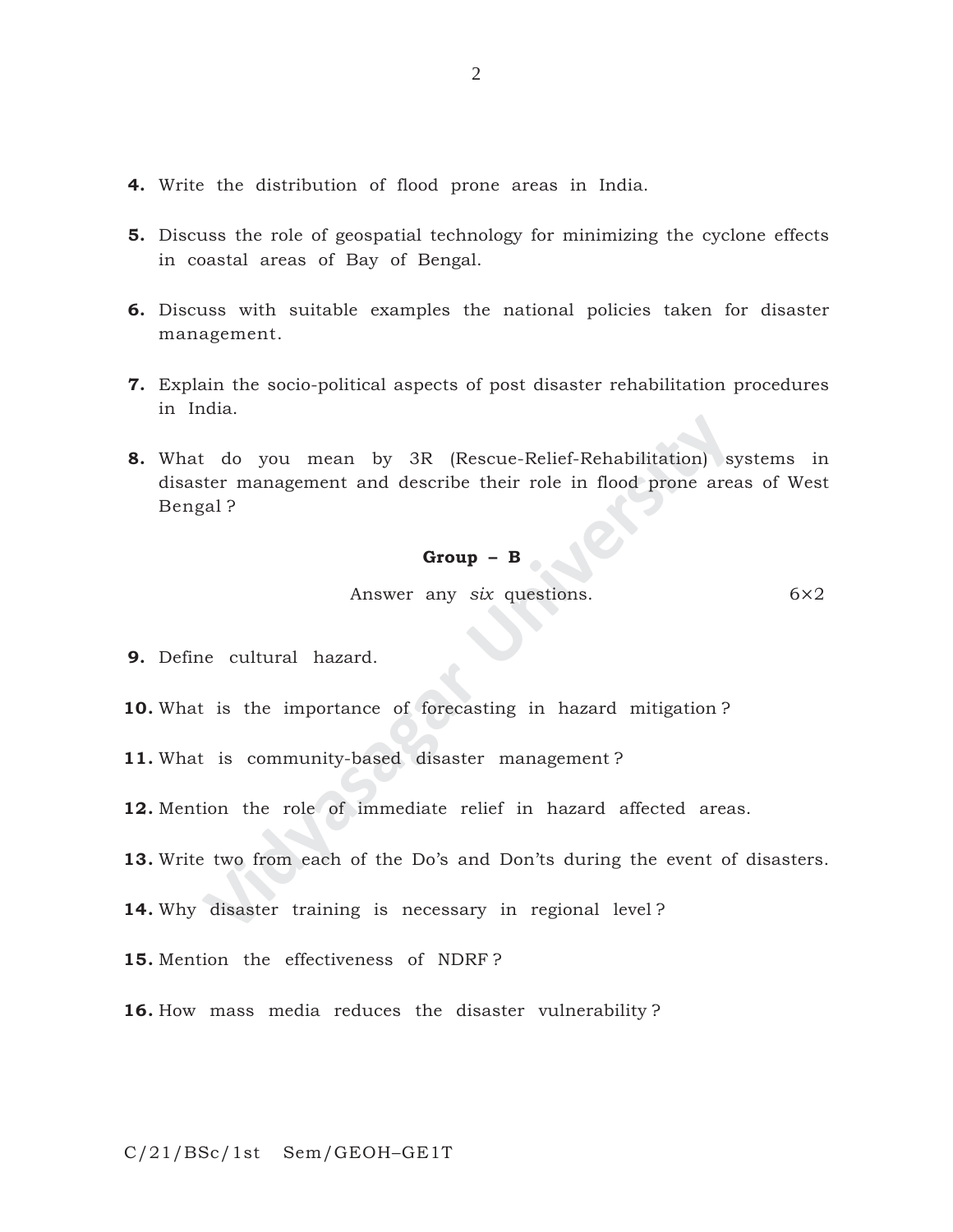- 17. Describe the effectiveness of cyclone shelters during disasters in the coastal areas of West Bengal.
- 18. Name any two national organizations in disaster management.

## বঙ্গানুবাদ

# দক্ষিণ প্রান্তস্থ সংখ্যাগুলি প্রশ্নমান নির্দেশক। পরীক্ষার্থীদের যথাসম্ভব নিজের ভাষায় উত্তর দেওয়া প্রয়োজন।

# বিভাগ - ক

যেকোনো *চারটি প্র*শ্নের উত্তর দাও।

 $8 \times 22$ 

- ১। ঘূর্ণিঝড় প্রভাবিত উপকূলীয় অঞ্চলের উদাহরণ সহ দুর্বলতা সংজ্ঞায়িত কর এবং দুর্বলতা বিশ্লেষণের পদ্ধতি ব্যাখ্যা কর।
- ২। বন্যার ঝুঁকির কারণ ও পরিণতি আলোচনা কর।
- ৩। খরাপ্রবণ এলাকার প্রস্তুতি, প্রভাব ও ব্যবস্থাপনা আলোচনা কর।
- ৪। ভারতের বন্যাপ্রবণ এলাকার বণ্টন লেখ।
- ৫। বঙ্গোপসাগরের উপকূলীয় এলাকায় ঘূর্ণিঝড়ের প্রভাব কমানোর জন্য ভূ-স্থানিক প্রযুক্তি ভূমিকা আলোচনা কর।
- ৬। দুর্যোগ ব্যবস্থাপনার জন্য গৃহীত জাতীয় নীতিগুলি উপযুক্ত উদাহরণ সহ আলোচনা কর।